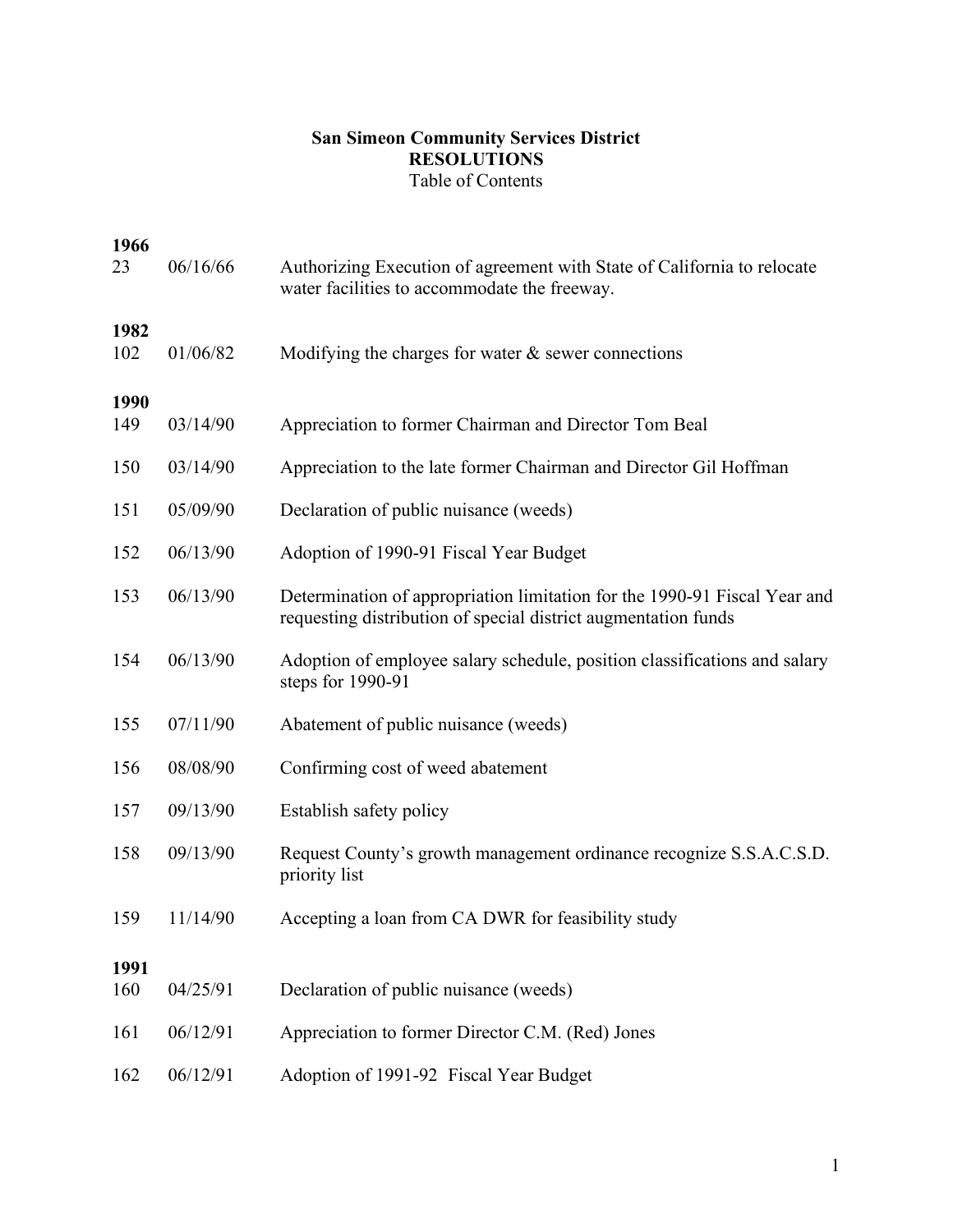| 163  | 06/12/91 | Adoption of employee salary schedule, position classifications and salary<br>steps for 1991-92                                                                                                |
|------|----------|-----------------------------------------------------------------------------------------------------------------------------------------------------------------------------------------------|
| 164  | 06/12/91 | Determination of appropriation limitation for the 1991-92 Fiscal Year and<br>requesting distribution of special district augmentation funds                                                   |
| 165  | 06/12/91 | Request District election of directors be held and consolidated with other<br>elections on November 5, 1991                                                                                   |
| 166  | 06/12/91 | Adoption to limit candidate's statements to 200 words                                                                                                                                         |
| 167  | 06/12/91 | Ordering abatement of public nuisance (weeds)                                                                                                                                                 |
| 168  | 08/14/91 | Change name to San Simeon Community Services District                                                                                                                                         |
| 169  | 09/11/91 | Intent to conform to the Omnibus Budget Reconciliation Act of 1990<br>(FICA)                                                                                                                  |
| 170  | 09/13/91 | Determination of appropriation limitation for the 1991-92 Fiscal Year and<br>requesting distribution of special district augmentation funds                                                   |
|      | 9/26/91  | San Simeon Community Services District continues to be a member of<br><b>SDRMA</b>                                                                                                            |
| 1992 |          |                                                                                                                                                                                               |
| 171  | 01/22/92 | Intention to approve a contract between the Board of Administration of the<br>Public Employees' Retirement System and the Board of Directors of the<br>San Simeon Community Services District |
| 172  | 02/12/92 | Authorizing a contract with Board of Administration, Public Employee's<br>Retirement Systems (PERS)                                                                                           |
| 173  | 02/12/92 | Commending Jack Smith enhancing appearance of State Highway ONE                                                                                                                               |
| 174  | 03/11/92 | Naming "Designated Person" regarding any claims filed against District                                                                                                                        |
| 175  | 04/08/92 | Declaration of public nuisance (weeds)                                                                                                                                                        |
| 176  | 06/10/92 | Commending the CCC and urging SLO headquarters be retained                                                                                                                                    |
| 177  |          |                                                                                                                                                                                               |
|      | 06/10/92 | Adoption of 1992-93 Fiscal Year Budget                                                                                                                                                        |
| 178  | 06/10/92 | Determination of appropriation limitation for the 1992-93 Fiscal Year and<br>requesting distribution of Special District Augmentation funds                                                   |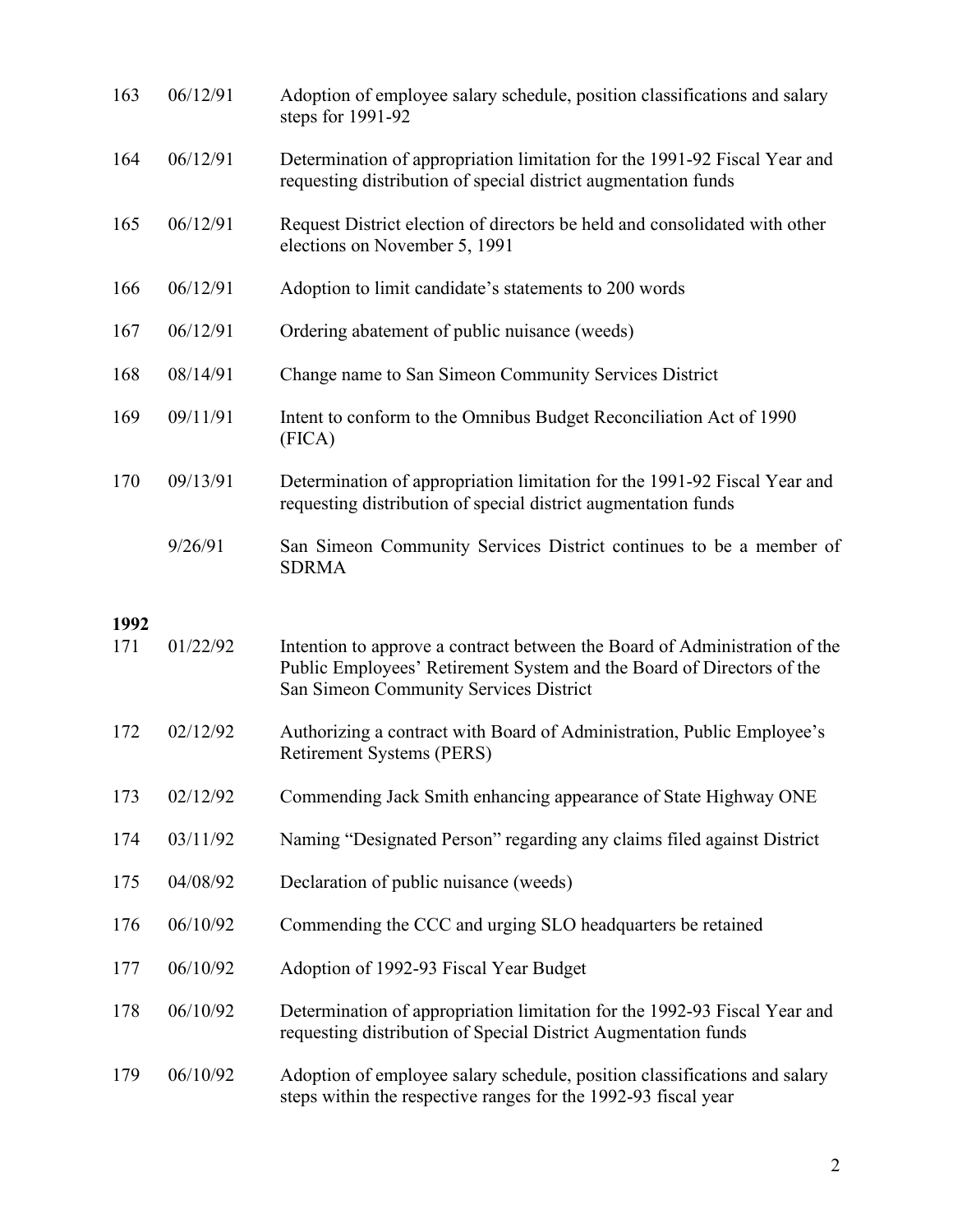| 180         | 07/08/92 | Adoption of "PERS" Pension Plan                                                                                                                                        |
|-------------|----------|------------------------------------------------------------------------------------------------------------------------------------------------------------------------|
| 181         | 07/08/92 | Acknowledgement of support of Chamber of Commerce's<br>"A Vision of the 21 <sup>st</sup> Century"                                                                      |
| 182         | 11/11/92 | Intention to vacate San Simeon Avenue                                                                                                                                  |
| 183         | 12/09/92 | Appreciation to Michael Hanchett and the Cavalier Inn                                                                                                                  |
| 1993        |          |                                                                                                                                                                        |
| 184         | 01/13/93 | Change election of Directors to even numbered years                                                                                                                    |
| 185         | 02/10/93 | Continue consideration to vacate San Simeon Avenue                                                                                                                     |
| 186         | 03/10/93 | Opposing establishment of Piedras Blancas Ecological Preserve                                                                                                          |
| 187         | 04/14/93 | Declaring public nuisance within District (weeds)                                                                                                                      |
| 188         | 04/14/93 | Continue consideration to vacate San Simeon Avenue                                                                                                                     |
| 189         | 06/09/93 | Continue consideration to vacate San Simeon Avenue                                                                                                                     |
| 190         | 06/09/93 | Adoption of 1993-94 Fiscal Year Budget                                                                                                                                 |
| 191         | 06/09/93 | Appropriation limitation of 1993-94 and requesting distribution of<br>augmentation funds                                                                               |
| 192         | 06/09/93 | Adoption of employee salary schedule, position classification and salary<br>steps for 1993-94 Fiscal Year                                                              |
| 193         | 07/14/93 | Vacate a portion of San Simeon Avenue and Cliff Drive                                                                                                                  |
| 194         | 07/14/93 | Adopt alternative method of property tax distribution                                                                                                                  |
| 195         | 08/11/93 | Authorizing execution of Mastercard agreement                                                                                                                          |
| 196         | 11/10/93 | Authorizing acquisition of property, expending funds therefore, accept<br>deeds and grants on behalf of the District, and institution of eminent<br>domain proceedings |
| 197         | 12/08/93 | Commending Roger Picquet on service as legal Counsel and selection as a<br>municipal court judge                                                                       |
| 1994<br>198 | 01/12/94 | Proposed CSD representation on LAFCO                                                                                                                                   |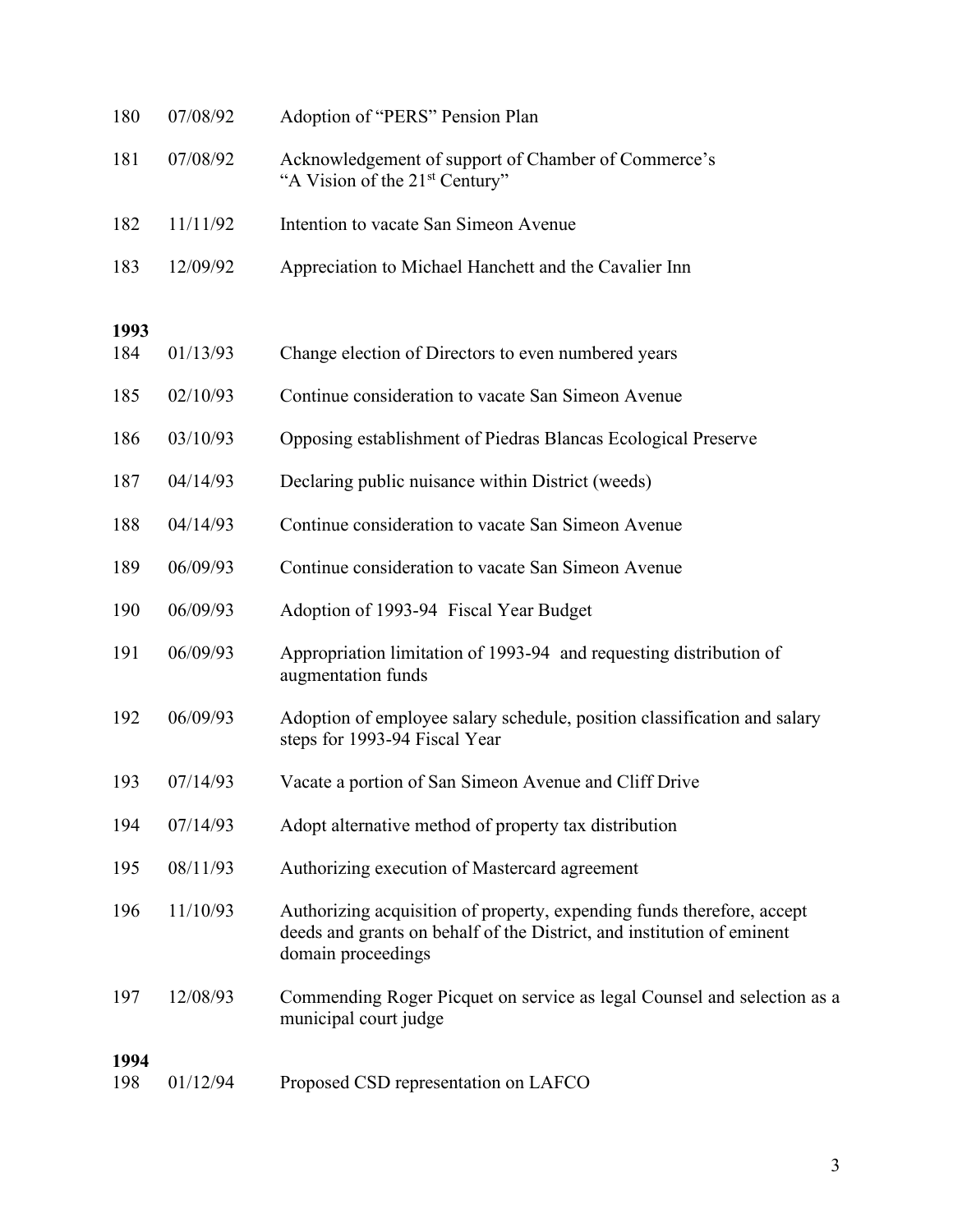| 199         | 03/09/94             | Abolishing subcommittees                                                                                   |
|-------------|----------------------|------------------------------------------------------------------------------------------------------------|
| 200         | 03/09/94             | Incentive recognition to employees                                                                         |
| 201<br>202  | 04/13/94<br>06/08/94 | Declaring public nuisance (weeds)<br>Adoption of 1994-95 Budget                                            |
| 203         | 06/08/94             | Appropriation limitations of 1994-95 and requesting distribution of<br>augmentation funds                  |
| 204         | 06/08/94             | Adoption of employee salary schedule, position classifications and salary<br>steps for 1994-95 Fiscal Year |
| 205         | 07/13/94             | Consolidation of election districts                                                                        |
| 206         | 07/13/94             | Limitation of candidate statements to 200 words                                                            |
| 207         | 07/13/94             | Adoption of rules and regulations governing district's representation of<br><b>LAFCO</b>                   |
| 1995<br>208 | 03/08/95             | Adoption of revisions of administrative procedures, Exhibit A, part 4<br>(personnel)                       |
| 209         | 03/08/95             | Declaring public nuisance (weeds)                                                                          |
| 210         | 03/08/95             | Storm damage application to EOS/FEMA                                                                       |
|             | 210A 06/14/95        | Adoption of 1995-96 budget                                                                                 |
| 211         | 06/14/95             | Appropriation limitations of 1995-96 and requesting distribution of<br>augmentation funds                  |
| 212         | 06/14/95             | Adoption of employee salary schedule, position classifications and salary<br>steps for 1995-96 fiscal year |
| 213         | 08/09/95             | Authorizing proxy vote at 1995 SDRMA annual meeting                                                        |
| 214         | 09/13/95             | Requesting Visitor Serving grant funds for the Community of San Simeon                                     |
| 215         | 10/11/95             | Mastercard agreement                                                                                       |
| 216         | 10/11/95             | Requests exclusion of county mandated waste collection                                                     |
| 217         | 10/11/95             | Negative declaration (pipeline) approval                                                                   |
| 218         | 11/08/95             | Modify Ord. No. 71; provides for 10" toilets                                                               |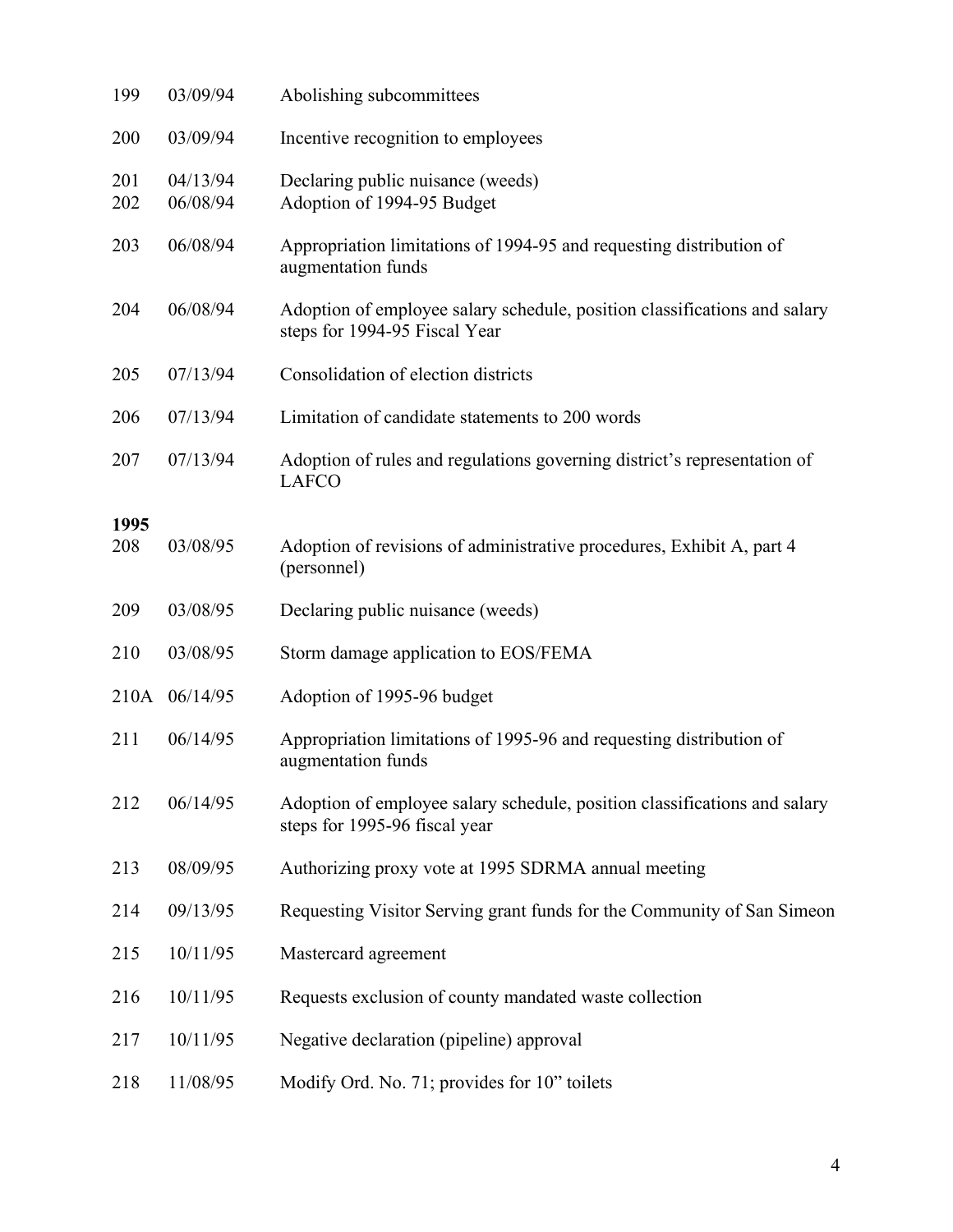| 1996<br>219 | 04/10/96 | Declaring public nuisance within the San Simeon Community Services                                                                                                                   |
|-------------|----------|--------------------------------------------------------------------------------------------------------------------------------------------------------------------------------------|
|             |          | District (Weed Abatement)                                                                                                                                                            |
| 220         | 05/08/96 | Adoption of investment policy                                                                                                                                                        |
| 221         | 06/12/96 | Adoption of 1996-97 Budget                                                                                                                                                           |
| 222         | 06/12/96 | Appropriation limitation of 1996-97 and requesting distribution of<br>augmentation funds                                                                                             |
| 223         | 06/12/96 | Adoption of employee salary schedule, position classifications and salary<br>steps for 1996-97                                                                                       |
| 224         | 06/12/96 | Amending conflict of interest code to incorporate by reference the Fair<br>Political Practices Commission's model Conflict of Interest Code                                          |
| 225         | 07/10/96 | Limits candidate's statement to 200 words                                                                                                                                            |
| 226         | 07/10/96 | Requests district and general election be consolidated                                                                                                                               |
| 227         | 08/14/96 | Establishing rates sufficient to cover cost of debt service on the San<br>Simeon Community Services District share of the Cambria Desalination<br>Plant and Pipeline to the District |
| 228         | 08/14/96 | Declaring the official intent to reimburse expenditures from the proceeds<br>of tax exempt securities                                                                                |
| 229         | 11/13/96 | Commending Robert M. Hahn for outstanding service                                                                                                                                    |
| 230         | 11/13/96 | Commending Michael R. Hanchett and the Cavalier Organization for<br>outstanding service                                                                                              |
| 1997        |          |                                                                                                                                                                                      |
| 231         | 01/08/97 | Honoring and Commending Dee Dee Ricci for outstanding service to the<br>San Simeon Community Services District and to the Community of San<br>Simeon                                 |
| 232         | 01/08/97 | Honoring and Commending Walter R. Blankenship for outstanding<br>service to the San Simeon Community Services District and to the<br>Community of San Simeon                         |
| 233         | 01/08/97 | Honoring and Commending Raymond L. Price for outstanding service to<br>the San Simeon Community Services District and to the Community of<br>San Simeon                              |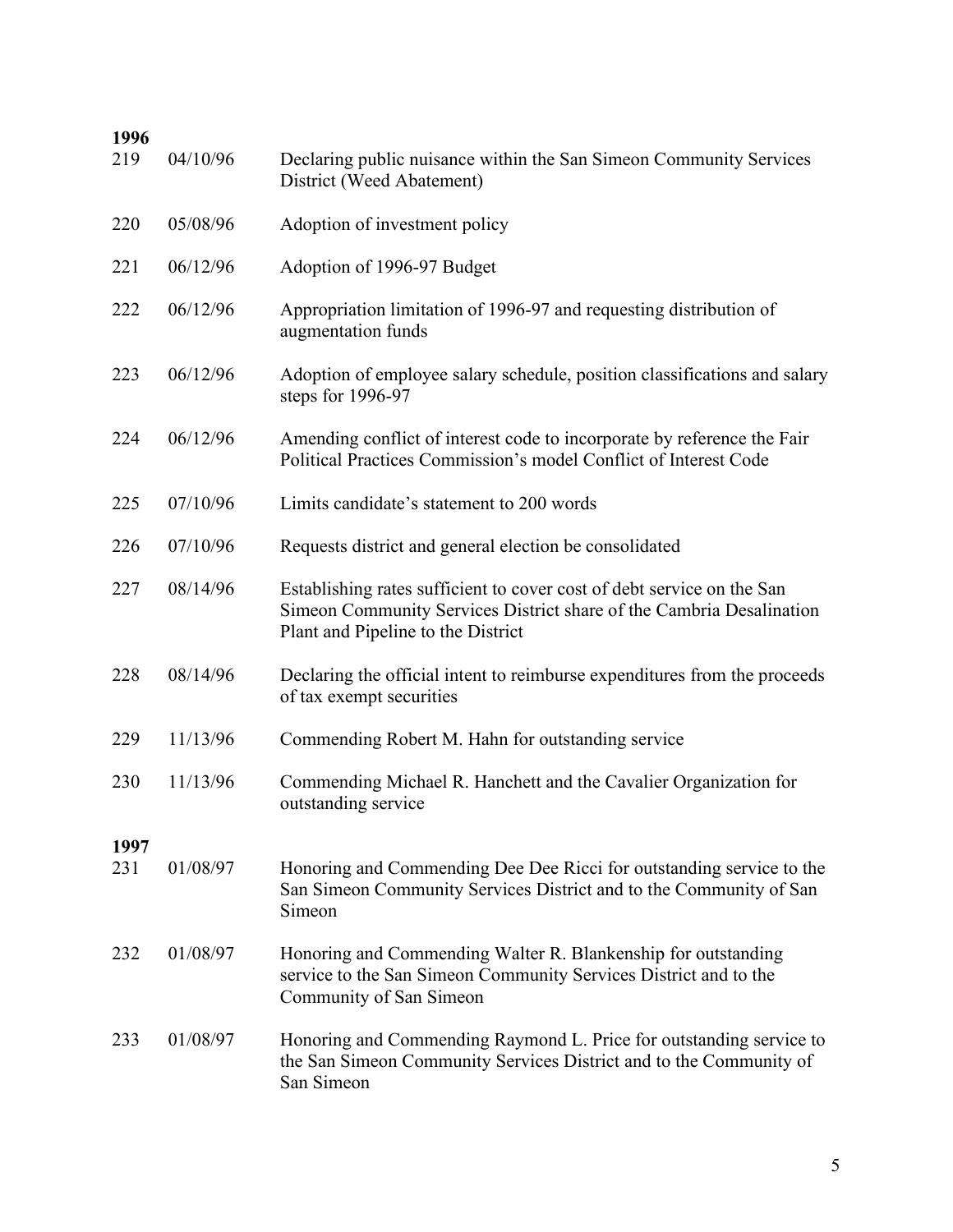| 234  | 02/12/97      | Approving a conditional proxy for general meetings of the San Luis<br>Obispo County Chapter of the California Special District Association                      |
|------|---------------|-----------------------------------------------------------------------------------------------------------------------------------------------------------------|
| 235  | 04/09/97      | Declaring public nuisance within the San Simeon Community Services<br>District (Weed Abatement)                                                                 |
| 236  | 04/09/97      | Authorizing execution of Mastercard agreement                                                                                                                   |
| 237  | 07/09/97      | A Resolution adopting the 1997-98 Fiscal Year Budget                                                                                                            |
| 238  | 07/09/97      | A determination of appropriation limitation for the 1997-98 Fiscal Year<br>and requesting distribution of Special District Augmentation funds                   |
| 239  | 07/09/97      | Adoption of Employee salary schedule, position classifications and salary<br>steps within the respective ranges for the 1997-98 Fiscal Year                     |
| 240  | 08/13/97      | Approval of David Aranda to cast the proxy ballots at the Annual meeting<br>of the Special District Risk Management Authority schedules for 9/25/97             |
| 241  | 12/10/97      | Authorizing a water recycling facilities planning grant application                                                                                             |
| 1998 |               |                                                                                                                                                                 |
| 242  | 01/14/98      | Adoption of an Investment Policy                                                                                                                                |
|      | 242A 04/08/98 | Declaring public nuisance within the San Simeon Community Services<br>District (Weed Abatement)                                                                 |
| 243  | 06/10/98      | Authorization of funding for city operations in Fiscal Year 1998-1999<br>adoption of the Fiscal Year 1998-1999 Budget                                           |
| 244  | 06/10/98      | Authorization of funding for city operations in Fiscal Year 1998-1999<br>pending adoption of the fiscal year 1998-1999 Budget                                   |
| 245  | 07/08/98      | Requesting general district election be consolidated with the November 3,<br>1998 statewide general election                                                    |
| 246  | 07/21/98      | Declaring public nuisance within the San Simeon Community Services<br>District (Weed Abatement)                                                                 |
| 247  | (no date)     | District amendment of the conflict of interest code to Incorporate by<br>reference the fair political practices commission's model conflict of<br>interest code |
| 248  | 09/02/98      | Adoption of 1998-1999 Fiscal Year Budget                                                                                                                        |
| 249  | 09/02/98      | Determination of appropriation limitation for the 98-99 Fiscal Year<br>Requesting Distribution of special district augmentation funds                           |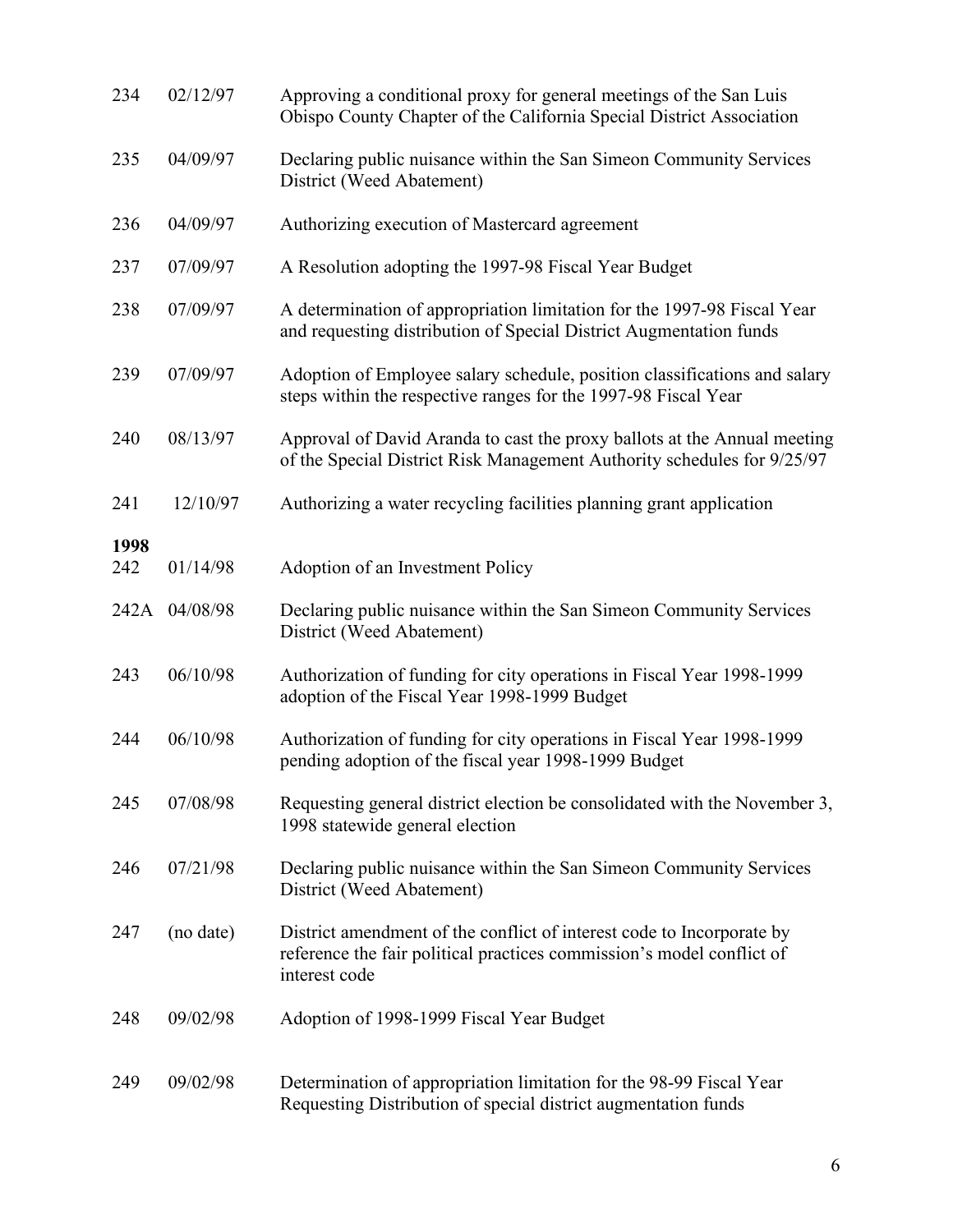| 250         | 10/14/98      | Adoption of employee salary schedule, position classifications and salary<br>steps within the respective ranges for the 98-99 Fiscal Year                                      |
|-------------|---------------|--------------------------------------------------------------------------------------------------------------------------------------------------------------------------------|
| 251         |               | (missing)                                                                                                                                                                      |
| 252         |               | (missing)                                                                                                                                                                      |
| 1999        |               |                                                                                                                                                                                |
| 253         | 01/13/99      | Establishing travel subsistence rates while on official business for SSCSD                                                                                                     |
| 254         | 01/13/99      | Establishing travel and related expenses incurred on official business for<br><b>SSCSD</b>                                                                                     |
| 255         | 01/13/99      | Establishing policy for future agenda items for SSCSD                                                                                                                          |
| 256         | (no date)     | Declaring public nuisance within the San Simeon Community Services<br>District (Weed Abatement)                                                                                |
|             | 256A 02/10/99 | Water reclamation project facilities planning study                                                                                                                            |
| 257         | 06/09/99      | Adoption of the 1999-2000 Fiscal Year Budget                                                                                                                                   |
| 258         | 06/09/99      | Determination of appropriation limitation for the 1999-2000 Fiscal Year<br>and requesting distribution of Special District augmentation funds                                  |
| 259         | 06/09/99      | Adoption of employee salary schedule, position classifications and salary<br>steps within the respective ranges for the 1999-2000 Fiscal Year                                  |
| 260         | 02/12/99      | Adoption of investment policy                                                                                                                                                  |
| 2000<br>261 | 02/09/00      | Intention to approve an amendment to contract between the Board of<br>Administration California Public Employees' retirement system and the<br><b>Board of Directors SSCSD</b> |
| 262         | (no date)     | Declaring public nuisance within the San Simeon Community Services<br>District (Weed Abatement)                                                                                |
| 263         | 09/13/00      | Adoption of 2000-2001 Fiscal Year Budget                                                                                                                                       |
| 264         | 09/13/00      | Determination of appropriation limitation for the 2000-01 Fiscal Year and<br>requesting distribution of Special District augmentation funds                                    |
| 265         | 09/13/00      | Adoption of employee salary schedule, position classifications and salary<br>steps within the respective ranges for the 2000-01 Fiscal Year                                    |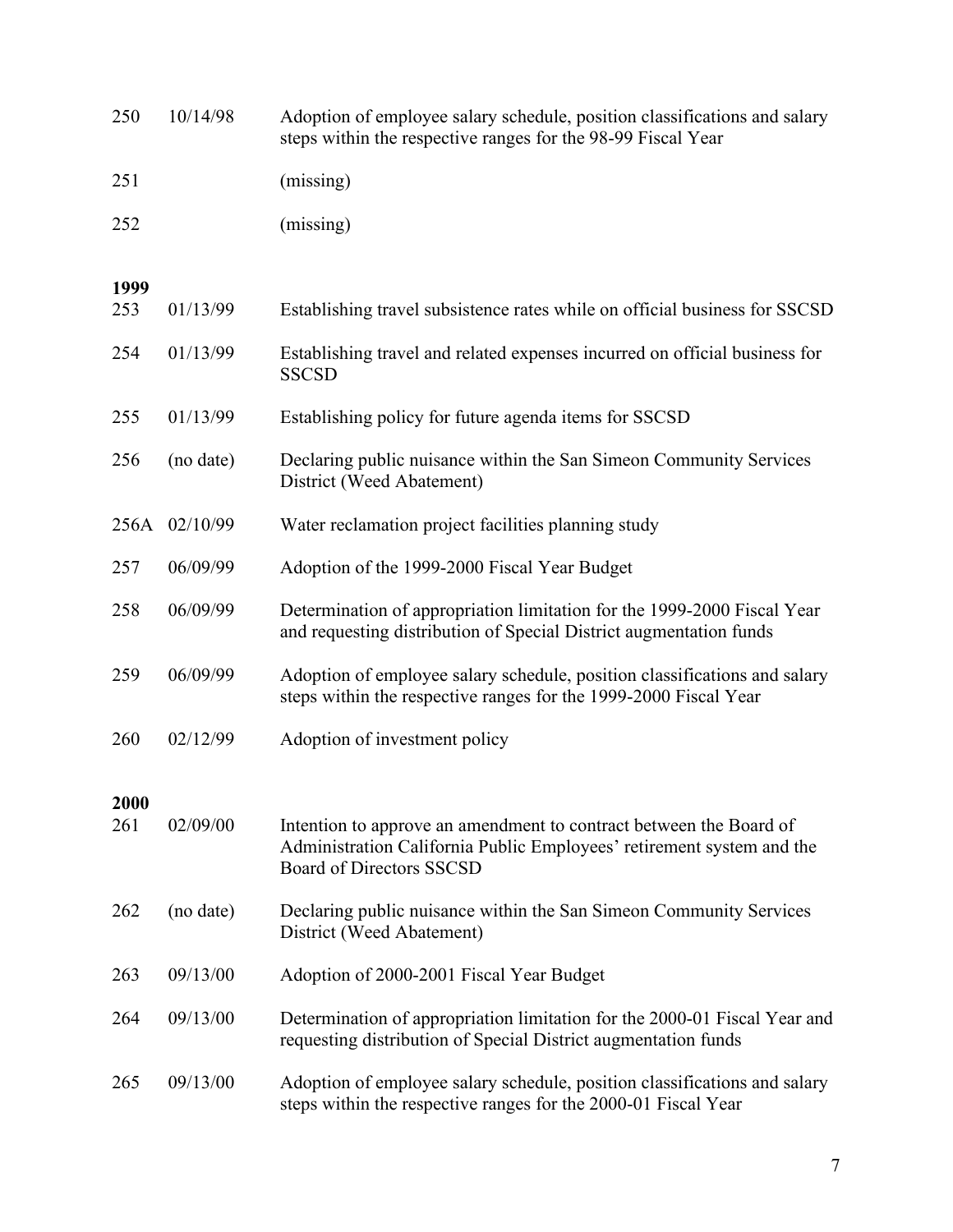| 266         | 07/12/00 | Authorization continued funding for the District operations in the Fiscal<br>Year 2000-01 at levels authorized for Fiscal Year 1999-2000 pending<br>adoption of the Fiscal Year 2000-01 Budget |
|-------------|----------|------------------------------------------------------------------------------------------------------------------------------------------------------------------------------------------------|
| 267         | 08/23/00 | Request of District election be consolidated with the November 7, 2000<br>statewide general election                                                                                           |
| 2001        |          |                                                                                                                                                                                                |
| 268         | 01/10/01 | Honoring and commending Ardy May for outstanding service to the<br>SSCSD and the community of SS                                                                                               |
| 269         | 01/10/01 | Honoring and commending Richard Andresen for outstanding service to<br>the SSCSD and the community of SS                                                                                       |
| 270         | 01/10/01 | Honoring and commending Terry Lambeth for outstanding service to the<br>SSCSD and the community of SS                                                                                          |
| 271         | 03/15/01 | Deleting 1-1(j) of part two, article 1, of the SSCSD policies and<br>administration procedures                                                                                                 |
| 272         | 05/09/01 | Declaring public nuisance within the San Simeon Community Services<br>District (Weed Abatement)                                                                                                |
| 273         | 07/11/01 | Declaring public nuisance within the San Simeon Community Services<br>District (Weed Abatement) and direction of staff to clear weeds                                                          |
| 274         | 12/12/01 | Granting EDA authority to access the district's financial information for<br>the district's financial institution, Mid State Bank & Trust                                                      |
|             |          |                                                                                                                                                                                                |
| 2002<br>275 | 01/16/02 | Determination of appropriation limitation for the 2001-02 Fiscal Year and<br>requesting distribution of Special District augmentation of funds                                                 |
| 276         | 01/16/02 | Adoption of 2001-02 Fiscal Year Budget                                                                                                                                                         |
| 277         | 01/16/02 | Adoption of District's Action Plan                                                                                                                                                             |
| 278         | 03/13/02 | Amending Exhibit "A" to ordinance 71 establishing standards for the<br>installation of water conserving devices and plumbing                                                                   |
| 279         | 05/08/02 | Declaring public nuisance within the San Simeon Community Services<br>District (Weed Abatement) and direction of staff to clear weeds                                                          |
| 280         | 06/12/02 | Requesting biannual election to be consolidated with the November 5,<br>2002 general election                                                                                                  |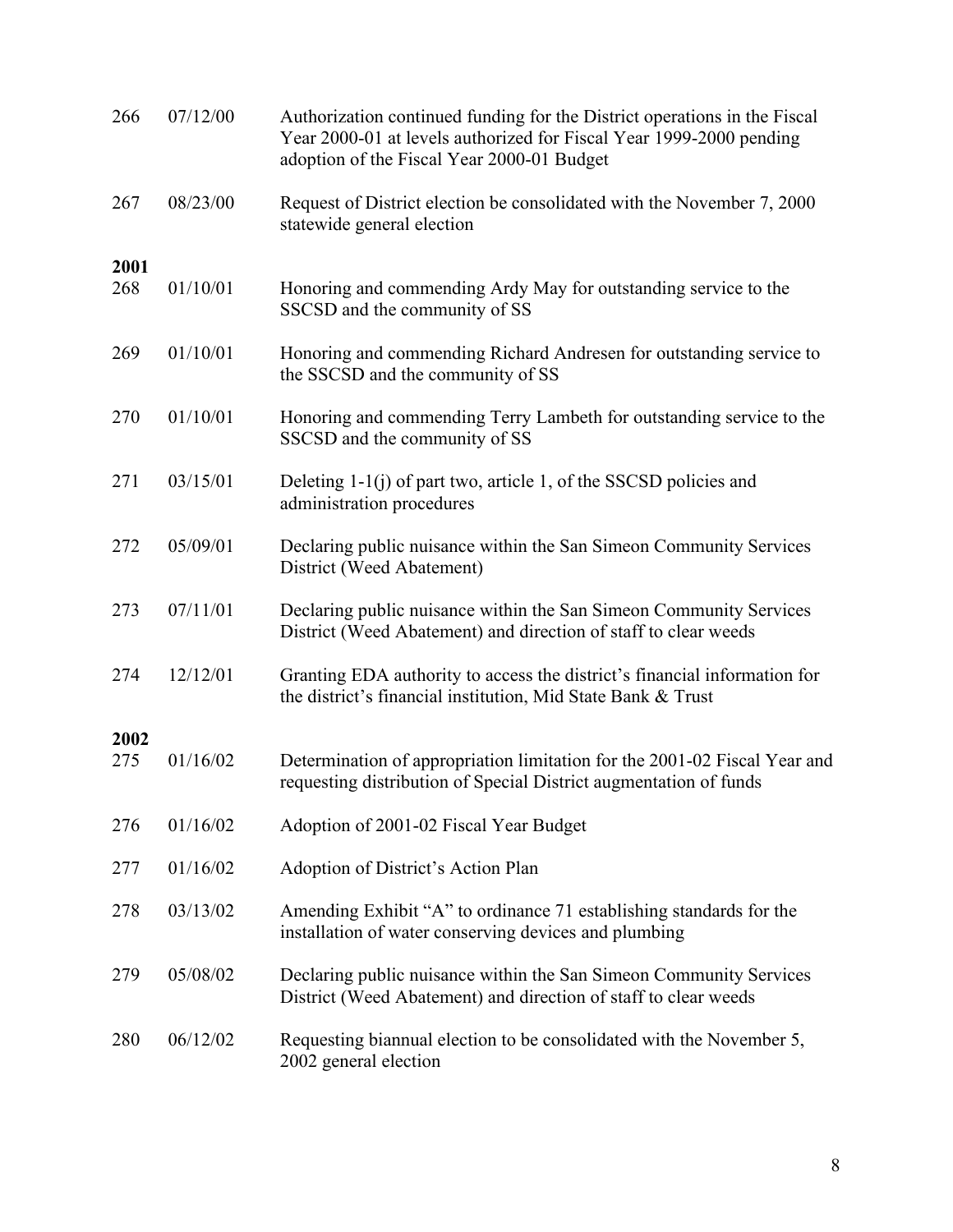| 281         | 07/10/02 | Authorization of continued funding for District operation in Fiscal Year<br>2001-02 pending adoption of the Fiscal Year 2002-03 Budget         |
|-------------|----------|------------------------------------------------------------------------------------------------------------------------------------------------|
| 282         | 10/09/02 | Proposition 50 Water Bond Initiative                                                                                                           |
| 283         |          | (missing)                                                                                                                                      |
| 284         | 11/13/02 | Adoption of 2002-2003 Fiscal Year Budget                                                                                                       |
| 285         | 12/11/02 | Honoring and commending Robert "Bob" McLaughlin for outstanding<br>service to the SSCSD and the community of SS                                |
| 286         | 12/11/02 | Supporting the allocation of proposition 50 San Luis Obispo County<br>Funds                                                                    |
| 2003        |          |                                                                                                                                                |
| 287         | 02/03/03 | Endorsing the conservation framework of the agreement between the<br>American Land Conservancy and the Hearst Corporation                      |
| 288         | 02/12/03 | Approving the Form and authorization of the execution and delivery of a<br>fifth amended and restated joint powers agreement                   |
| 289         | 05/14/03 | Declaring public nuisance within the San Simeon Community Services<br>District (Weed Abatement) and direction of staff to clear weeds          |
| 290         | 07/09/03 | Increasing the Compensation of the Board of Directors                                                                                          |
| 291         | 07/09/03 | Determination of appropriation limitation for the 2003-04 Fiscal Year and<br>requesting distribution of Special District augmentation of funds |
| 292         | 07/09/03 | Adoption of 2003-04 Fiscal Year Budget with amendments                                                                                         |
|             |          |                                                                                                                                                |
| 2004<br>293 |          | missing                                                                                                                                        |
| 294         |          | Approving & Adopting District Policies & Procedures Manual                                                                                     |
| 295         |          | Establishing Priority list for Hook up & Deposit Waiting List                                                                                  |
| 296         | 05/12/04 | Declaring public nuisance within the San Simeon Community Services<br>District (Weed Abatement) and direction of staff to clear weeds          |
| 297         |          | missing                                                                                                                                        |
| 298         |          | missing                                                                                                                                        |
| 299         |          | missing                                                                                                                                        |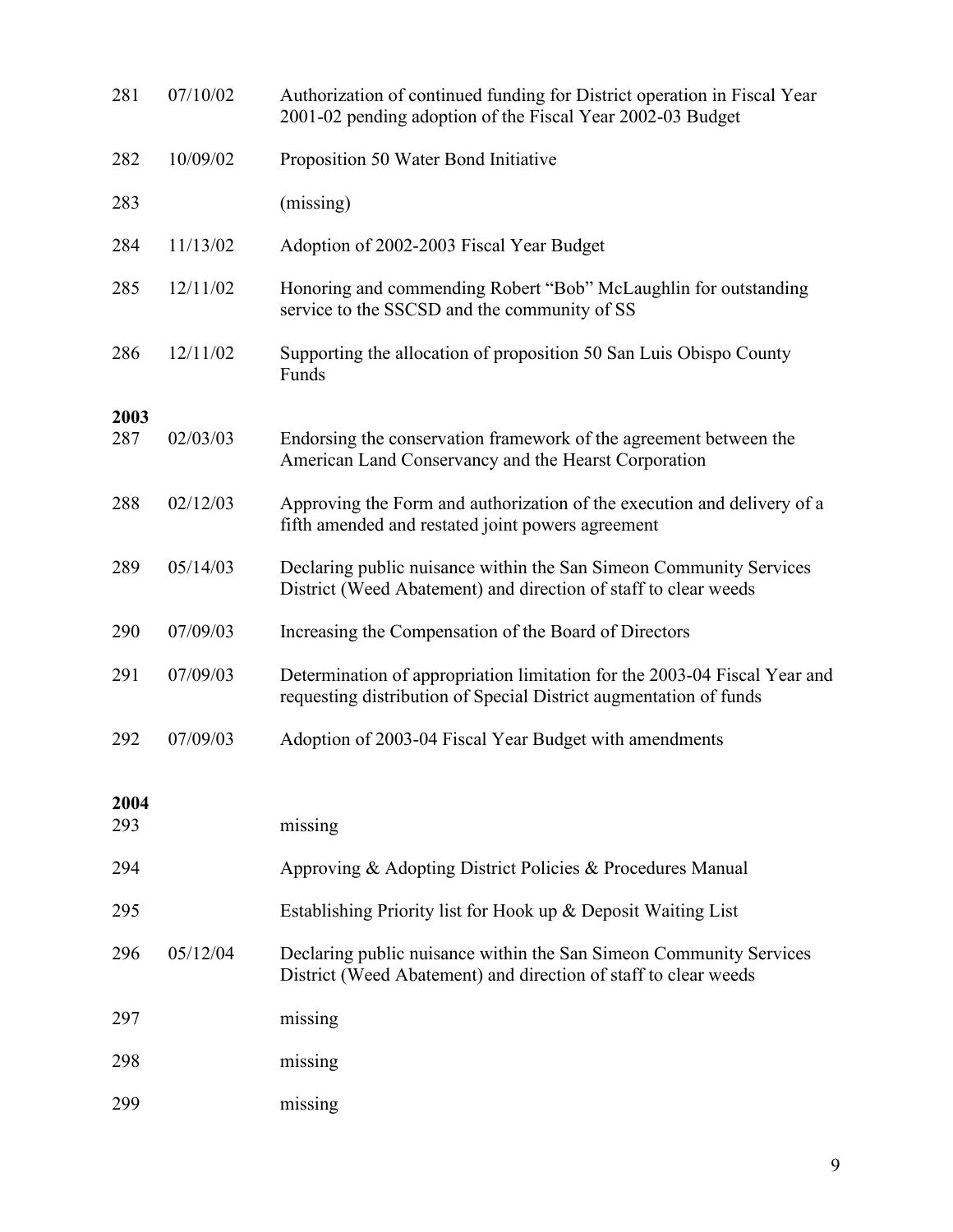| 300         |           | missing                                                                                                                                                                                                                                                                                         |
|-------------|-----------|-------------------------------------------------------------------------------------------------------------------------------------------------------------------------------------------------------------------------------------------------------------------------------------------------|
| 301         |           | missing                                                                                                                                                                                                                                                                                         |
| 2005<br>302 | 04/13/05  | Declaring public nuisance within the San Simeon Community Services<br>District (Weed Abatement) and direction of staff to clear weeds                                                                                                                                                           |
| 303         | 04/13/05  | Authorization of District Manager to open bank accounts and authorizing<br>signatures for Banking services on behalf of the SSCSD                                                                                                                                                               |
| 304         | 06/13/05  | Adoption of mission statement for the SSCSD                                                                                                                                                                                                                                                     |
| 305         | 06/13/05  | Adoption of mission statement for the water committee of the SSCSD                                                                                                                                                                                                                              |
| 306         | 06/13/05  | Adoption of the 2005-06 Fiscal Year Operating Budget with amendments                                                                                                                                                                                                                            |
| 307         | 09/27/05  | Declaration of emergency condition to exist regarding the SSCSD<br>wastewater treatment plant and authorizing the immediate expenditure of<br>public money to safeguard public health and safety                                                                                                |
| 308         | 10/12/05  | Authorization for the District Manager to fund the tertiary treatment<br>facilities construction account in the additional sum of \$19,500 and to<br>make payment to Regional Water Quality Control Board for mandatory<br>penalties in the sum of \$4,500 and to execute the waiver of hearing |
| 309         | 12/14/05  | Appointment of the district manager as the district's authorized agent for<br>disaster claims                                                                                                                                                                                                   |
| 310         |           | missing                                                                                                                                                                                                                                                                                         |
| 2006<br>311 | 07/12/06  | Request for biennial election to be consolidated with the November 7,<br>2006 consolidated general election                                                                                                                                                                                     |
| 312         |           | missing                                                                                                                                                                                                                                                                                         |
| 313         | (no date) | Authorization of signatures, including facsimile signatures, for banking<br>services on behalf of the SSCSD                                                                                                                                                                                     |
| 2007        |           |                                                                                                                                                                                                                                                                                                 |
| 314         | 06/13/07  | Establishment of authorization of investment of monies in the Local<br><b>Agency Investment Fund</b>                                                                                                                                                                                            |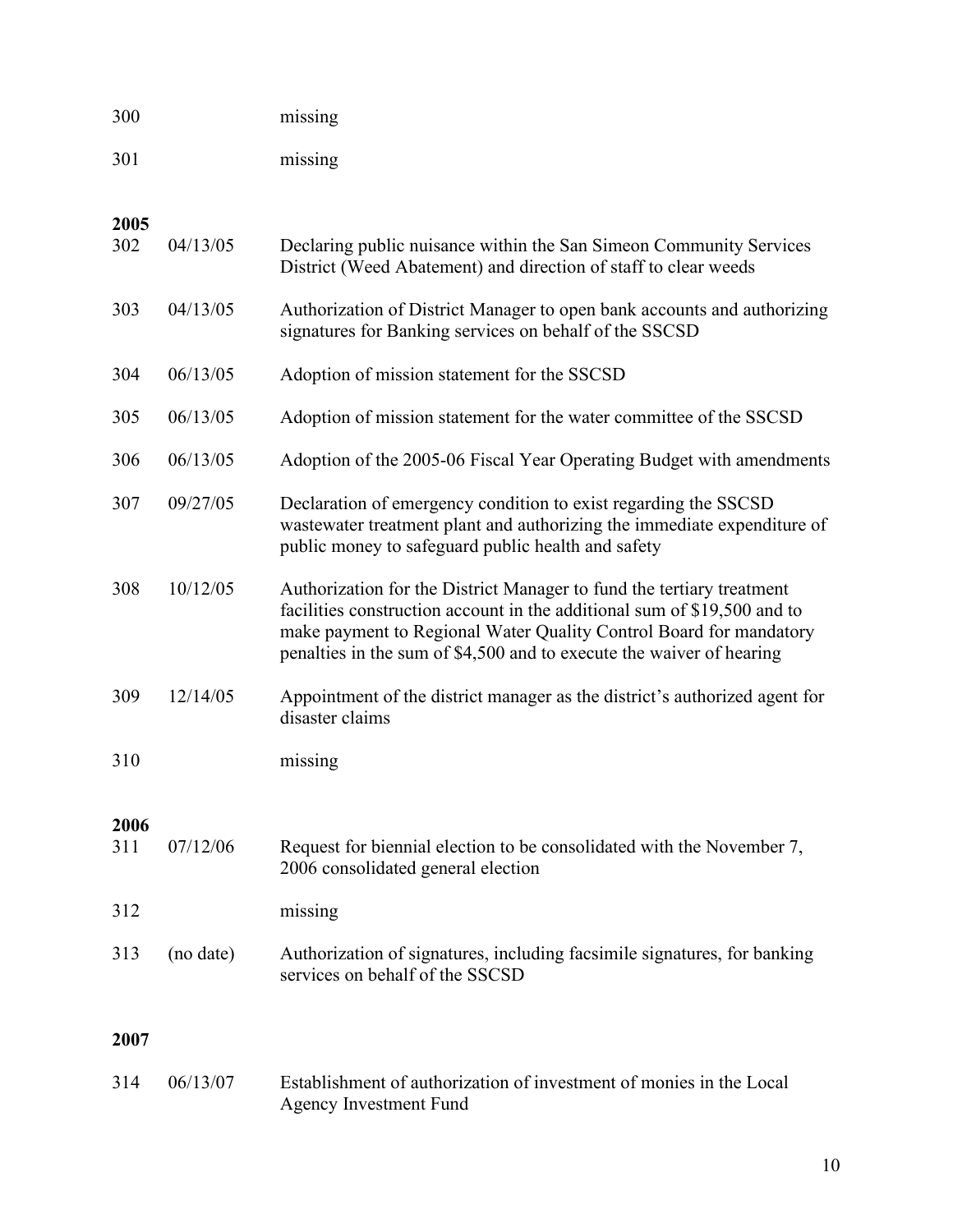| 315  | 08/08/07 | Adoption of the 2007-08 Fiscal Year Operating Budget with amendments                                                                                                                             |
|------|----------|--------------------------------------------------------------------------------------------------------------------------------------------------------------------------------------------------|
| 316  |          | (this number was missed by accident) cgrace                                                                                                                                                      |
| 317  | 11/14/07 | Establishment of and authorization of investment of monies in the Local<br><b>Agency Investment Fund</b>                                                                                         |
| 2008 |          |                                                                                                                                                                                                  |
| 318  | 7/9/08   | Adoption of the 2008-2009 Fiscal Year Operating Budget                                                                                                                                           |
| 319  | 7/9/08   | Request for biennial election to be consolidated with the November 4,<br>2008 consolidated general election                                                                                      |
| 320  | 8/13/08  | Expressing appreciation for Mike Hanchett's service on the Budget<br>Committee                                                                                                                   |
| 321  | 9/10/08  | Establishing and Authorizing Checking Account Read Only Web Site<br>Access                                                                                                                       |
| 322  | 12/10/08 | Reciting the fact of the general municipal election held on the $4th$ of<br>November 2008, and the appointment of John Russell, Allen Fields, and<br>Leroy Price to the SSCSD Board of Directors |
|      |          |                                                                                                                                                                                                  |
| 2009 |          |                                                                                                                                                                                                  |
| 323  | 1/14/09  | Authorizing signatures including facsimile signatures for Banking services<br>on behalf of the SSCSD                                                                                             |
| 324  | 1/14/09  | Authorizing signatures including facsimile signatures for LAIF transfers<br>on behalf of the SSCSD to Rabo Bank checking account.                                                                |
| 325  | 6/10/09  | Adopting Fiscal Year 2009-2010 Budget                                                                                                                                                            |
| 326  | 8/12/09  | Honoring the memory of Carol Bailey-Wood                                                                                                                                                         |
| 327  | 8/12/09  | Expressing Appreciation to Residents for support of CSD                                                                                                                                          |
| 328  | 8/12/09  | Adoption of 5 year budget plan                                                                                                                                                                   |
| 329  | 9/09/09  | Establishing a finding of categorical exemption (CEQA) and Categorical<br>Exclusion (NEPA) for Water Well Rehabilitation project.                                                                |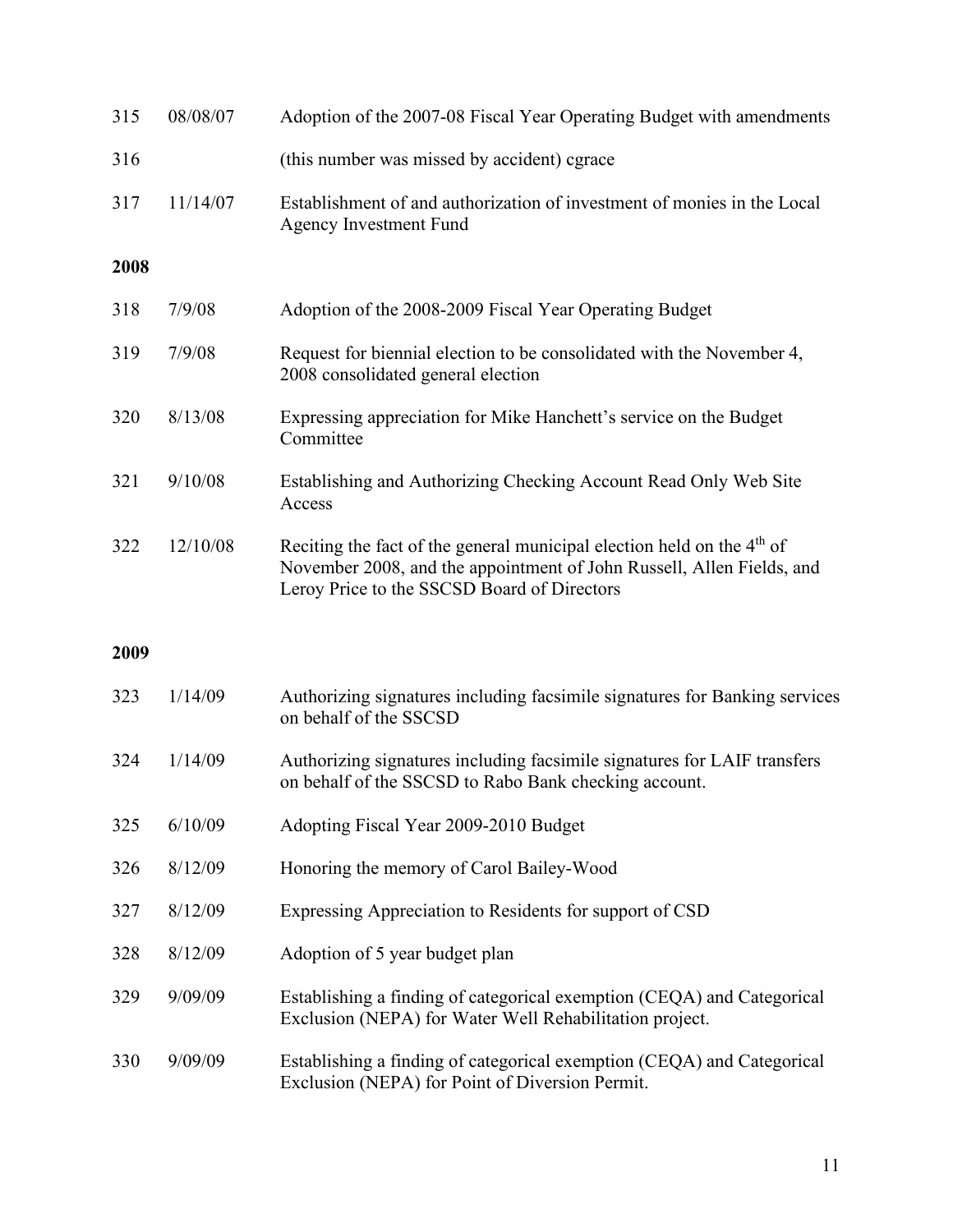| 2010 |                |                                                                                                                                                                                             |
|------|----------------|---------------------------------------------------------------------------------------------------------------------------------------------------------------------------------------------|
| 331  | 2/10/10        | Affirming support of and partnership with the 2010 Census.                                                                                                                                  |
| 332  | 4/14/10        | Honoring the memory of Ray Long                                                                                                                                                             |
| 333  | 4/14/10        | Authorization for Charles Grace and Renee Lundy for Grant signing and<br>filing.                                                                                                            |
| 334  | 6/9/10         | Requesting Biennial Election to be consolidated with the November 2,<br>2010                                                                                                                |
| 335  | 7/14/10        | Adoption of the 2010-2011 Fiscal Budget                                                                                                                                                     |
| 336  | 8/2/10         | Declaration of an Emergency condition to exist regarding the SSCSD<br>WWTP Outfall Line and authorizing the immediate expenditure of Public<br>Money to Safeguard Public Health and Safety. |
| 337  | 8/11/10        | Authorization for Renee Lundy to seek, file and sign on behalf of the<br>District regarding Grant funding.                                                                                  |
| 2011 |                |                                                                                                                                                                                             |
| 338  | 2/9/11         | Recognition of Allen Larsen's Contribution to SSCSD.                                                                                                                                        |
| 339  | 4/13/11        | Authorization for General Manager, Charles Grace and Office Manager,<br>Renee Lundy, to have Web Site Access Read only to District Bank<br>Accounts.                                        |
| 340  | 4/13/11        | Authorization for General Manager, Charles Grace, to Transfer funds on<br>behalf of the District.                                                                                           |
|      | $341$ $6/1/11$ | Designation of Applicant's Agent Resolution for Non-State Agencies<br><b>Regarding FEMA</b>                                                                                                 |
| 342  | 6/8/11         | Adoption of the 2011-2012 Fiscal Budget                                                                                                                                                     |
| 343  | 7/13/11        | SDRMA Election for Candidates for Board of Director                                                                                                                                         |
| 344  | 9/14/11        | In appreciation of John Russell's service to the District                                                                                                                                   |
| 345  | 9/14/11        | Adoption of SLO County Trust Conflict of Interest Code                                                                                                                                      |
| 2012 |                |                                                                                                                                                                                             |

2/8/12 CEQA Exemption for Small Scale Recycled Water Project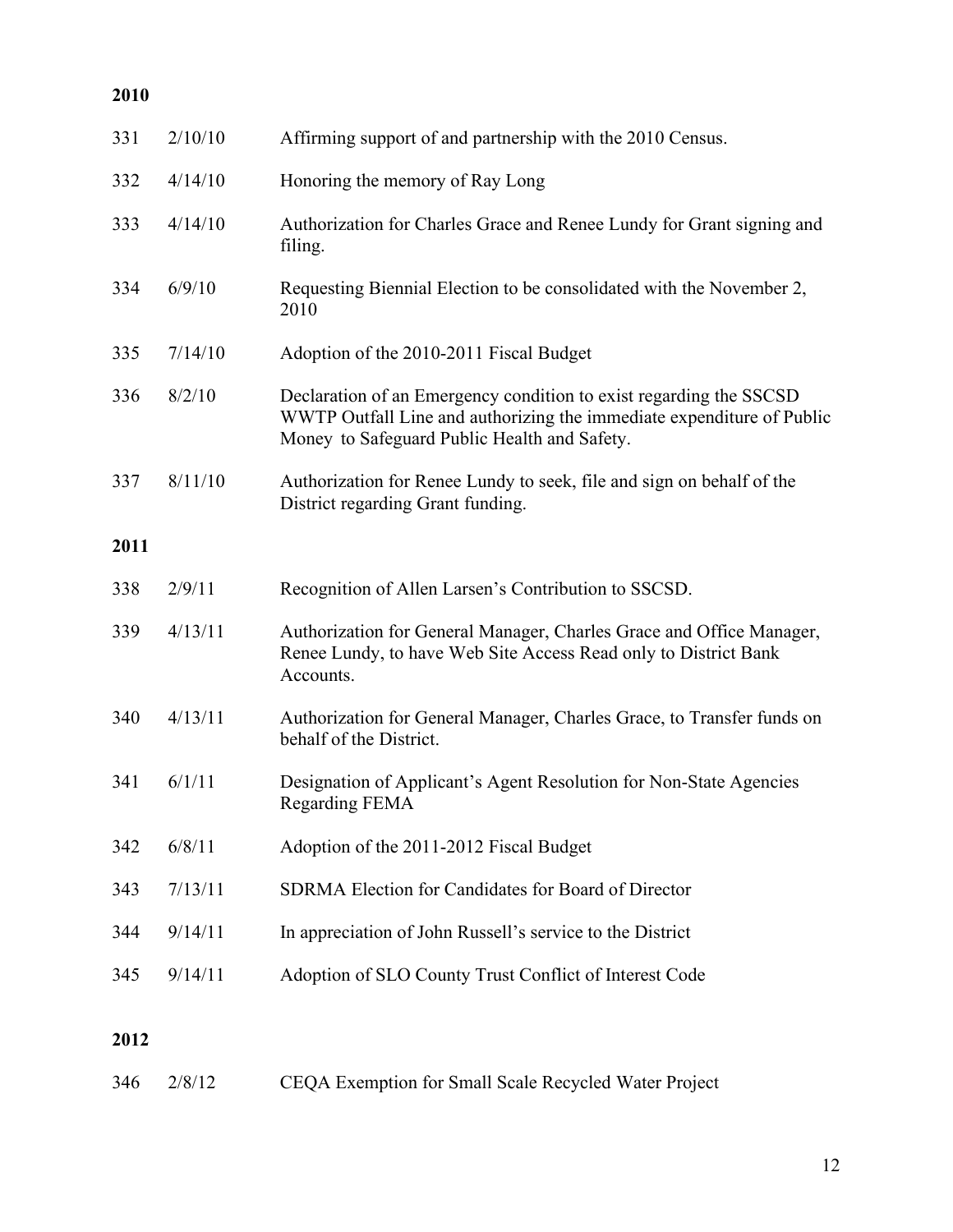| 347  | 4/11/12  | Honoring Undersheriff Martin Basti                                                                  |
|------|----------|-----------------------------------------------------------------------------------------------------|
| 348  | 4/11/12  | Uniform Public construction Cost Accounting Procedures                                              |
| 349  | 4/11/12  | Statement of Opposition to Creation of National Marine Sanctuary                                    |
| 350  | 6/11/12  | Honoring Terry Lambeth                                                                              |
| 351  | 7/19/12  | Consolidation of elections, and announcement of 3 Four year terms and 1<br>Two year term available. |
| 352  | 7/19/12  | Adoption of the 2012-2013 Fiscal Budget                                                             |
| 353  | 7/19/12  | Appointment of Dan Williams until November 2012.                                                    |
| 354  | 10/10/12 | Opposing the Central Coastal California Seismic Imaging Project                                     |
| 355  | 11/14/12 | Authorization of signatures & facsimile signatures for Banking Services                             |
| 2013 |          |                                                                                                     |
| 356  | 5/15/13  | Approving the notice of award to Raminha Construction for Well Rehab<br>project.                    |
| 357  | 6/6/13   | Appointment of Ken Patel to Board to fill vacancy by Dolores Ricci.                                 |
| 358  | 6/18/13  | Loan agreement with USDA for Well Rehab project.                                                    |
| 359  | 7/10/13  | Adoption of 2013-2014 Fiscal Budget.                                                                |
| 360  | 8/14/13  | Authorization of signature on District checking account.                                            |
| 2014 |          |                                                                                                     |
| 361  | 1/8/14   | Establishing compensation for Board of Directors.                                                   |
| 362  | 4/9/14   | Implementation of Stage 3 Water Shortage.                                                           |
| 363  | 6/11/14  | Electing to become subject to the Uniform Public Construction Cost<br>accounting procedures.        |
| 364  | 6/11/14  | Adoption of 2014-2015 Fiscal Budget.                                                                |
| 365  | 7/9/14   | Consolidation of the Biennial election November 4, 2014.                                            |
| 366  | 8/13/14  | Finding that the Integrated Regional Water Management Plan is exempt<br>from CEQA.                  |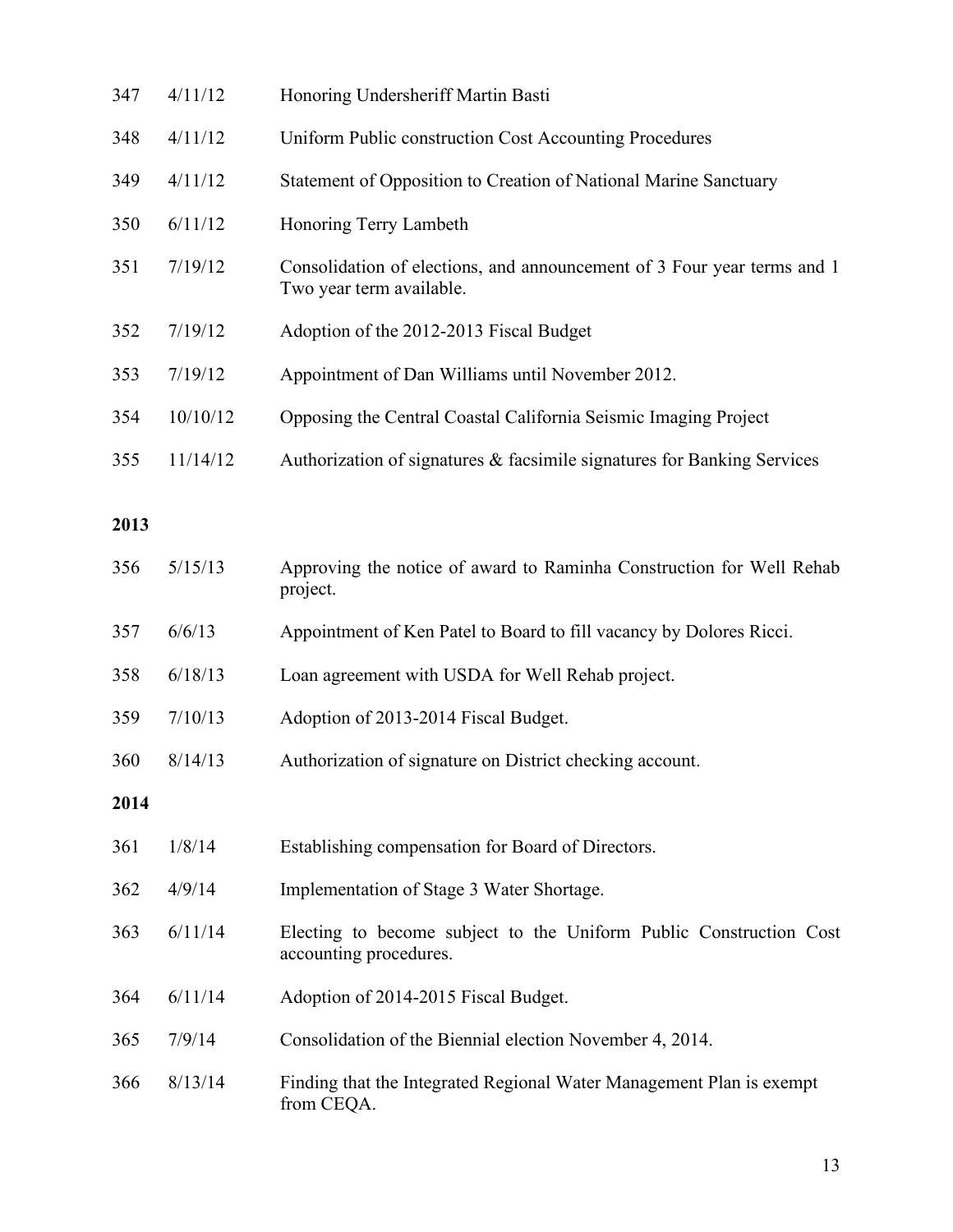| 367 | 9/10/14  | Approving Prop 4 Appropriation limit for the fiscal year 2014-2015.    |
|-----|----------|------------------------------------------------------------------------|
| 368 | 10/8/14  | Amending the SSCSD conflict of interest code.                          |
| 369 | 11/12/14 | Establishing a "Wait List" for water, sewer and service allocations.   |
| 370 | 11/12/14 | Designation of the "Piedras Blancas" as a State and National Monument. |
|     |          |                                                                        |

## 

| 371 | 4/8/15   | Implementation of Stage 3 Water Shortage.                                                                           |
|-----|----------|---------------------------------------------------------------------------------------------------------------------|
| 372 | 4/8/15   | Finding Wellhead Treatment Project CEQA Exempt.                                                                     |
| 373 | 5/13/15  | Authorization for Staff to submit grant application on behalf of District                                           |
| 374 | 6/10/15  | Adoption of 2015-2016 Fiscal Budget                                                                                 |
| 375 | 7/8/15   | Approving appropriation limit for the Fiscal year 2015-2016                                                         |
| 376 | 7/8/15   | Vote on SDRMA Board of Directors                                                                                    |
| 377 | 7/8/15   | Honoring the memory of Robert "Bob" McLaughlin                                                                      |
| 378 | 8/14/15  | Establishing CEQA for Pico Stairs Repair Project                                                                    |
| 379 | 9/9/15   | Opening Checking Account to Receive USDA Grant Funds                                                                |
| 380 | 10/14/15 | Transferring Bank Accounts from Rabobank to Heritage Oaks Bank and<br>Establishing Signatories and Representatives. |

## 

| Authorizing new signatures for banking services<br>382<br>4/13/2016<br>383<br>Accepting the USDA Grant Agreement for RO funds<br>5/19/2016<br>Adopting the 2016-2017 Fiscal Budget<br>384<br>7/13/2016<br>385<br>7/13/2016 | 381 | 3/10/16 | Honoring Ralph McAdams service/retirement.                      |
|----------------------------------------------------------------------------------------------------------------------------------------------------------------------------------------------------------------------------|-----|---------|-----------------------------------------------------------------|
|                                                                                                                                                                                                                            |     |         |                                                                 |
|                                                                                                                                                                                                                            |     |         |                                                                 |
|                                                                                                                                                                                                                            |     |         |                                                                 |
|                                                                                                                                                                                                                            |     |         | Approving the Appropriation Limit for the Fiscal Year 2016-2017 |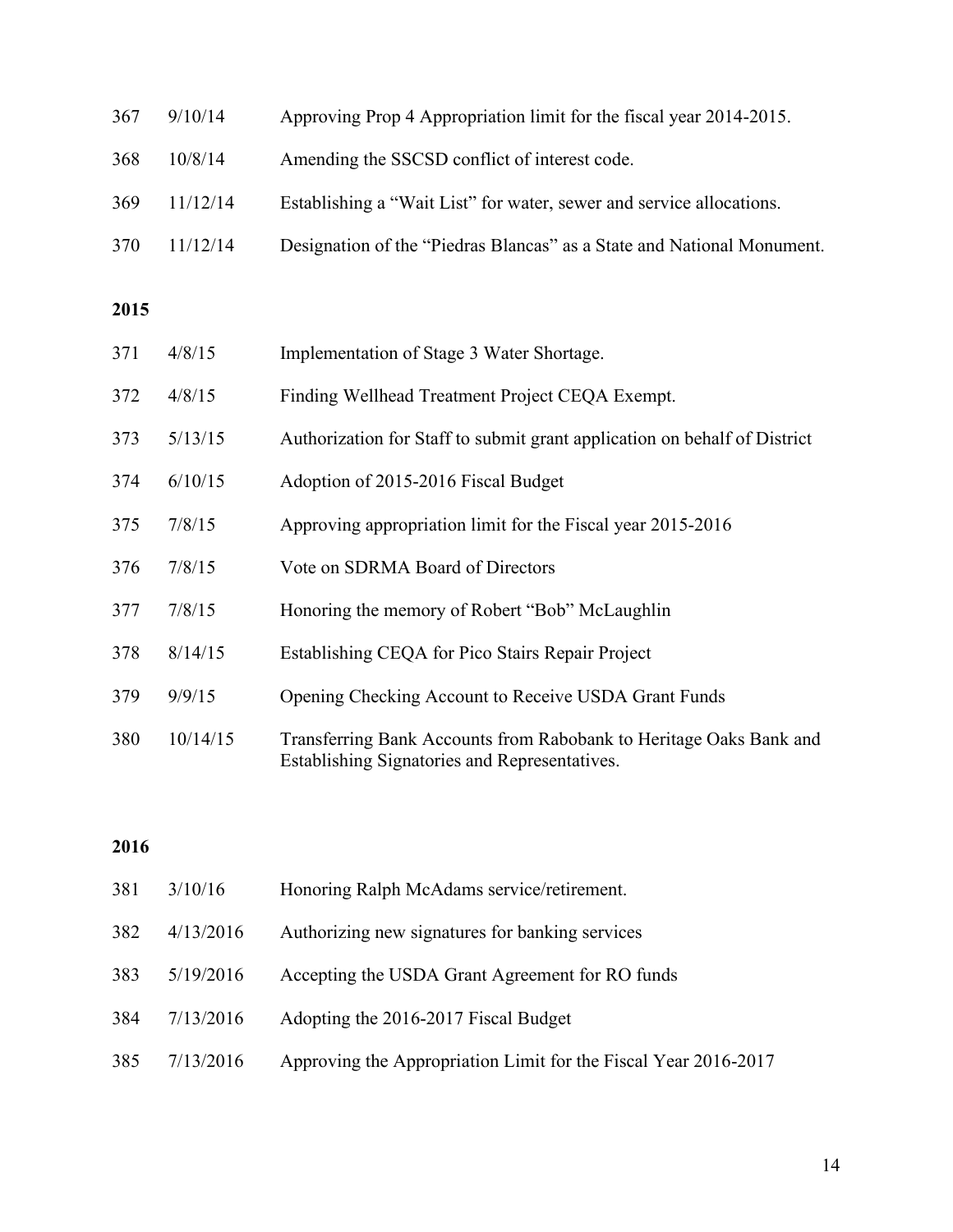| 386  | 7/13/2016  | Approval of the Consolidation of the Biennial Election with the<br>November 8, 2016 County General Election               |
|------|------------|---------------------------------------------------------------------------------------------------------------------------|
| 2017 |            |                                                                                                                           |
| 387  | 3/8/2017   | Authorizing signatures including facsimile signatures for Banking services<br>on behalf of the SSCSD                      |
| 388  | 6/14/2017  | Adopting the 2017-2018 Fiscal Budget                                                                                      |
| 389  | 6/14/2017  | Establishing an Exemption to the California Environmental Quality Act<br>(CEQA) for the Pico Ave Bluff Protection Project |
| 390  | 7/12/2017  | Approving the Appropriation Limit for the Fiscal Year 2017-2018                                                           |
| 391  | 7/12/2017  | Approving the Electronic Funds Transfer Method for CalPERS Payments                                                       |
| 392  | 11/08/2017 | Honoring Alan Fields service/retirement                                                                                   |
| 393  | 11/08/2017 | Obtaining Weed Abatement Authority from the Local Area Formation<br>Commission                                            |
| 394  | 11/08/2017 | Designation of Applicant's Agent Resolution for Non-State Agencies<br>Regarding FEMA                                      |
| 395  | 11/08/2017 | Authorizing signatures including facsimile signatures for Banking services<br>on behalf of the SSCSD                      |
| 396  | 11/08/2017 | Authorization for Office Manager, Cortney Murguia, to have Web Site<br>Access Read only to District Bank Accounts.        |
| 2018 |            |                                                                                                                           |
| 397  | 3/14/2018  | Authorizing the use of electronic funds transfers for IRS Employment Tax<br>Payments.                                     |
| 398  | 3/14/2018  | Authorizing staff to remove and destroy specified documents from<br>the master archive repository.                        |
| 399  | 6/13/2018  | Adopting the 2018-2019 Fiscal Budget                                                                                      |
| 400  | 6/13/2018  | Declaring a public nuisance for the annual Fire Hazard Fuel Reduction<br>Program (Weed Abatement)                         |
| 401  | 6/13/2018  | Authorizing signatures including facsimile signatures for Banking services<br>on behalf of the SSCSD                      |
| 402  | 6/13/2018  | Approval of the Consolidation of the Biennial Election with the<br>November 8, 2018 County General Election               |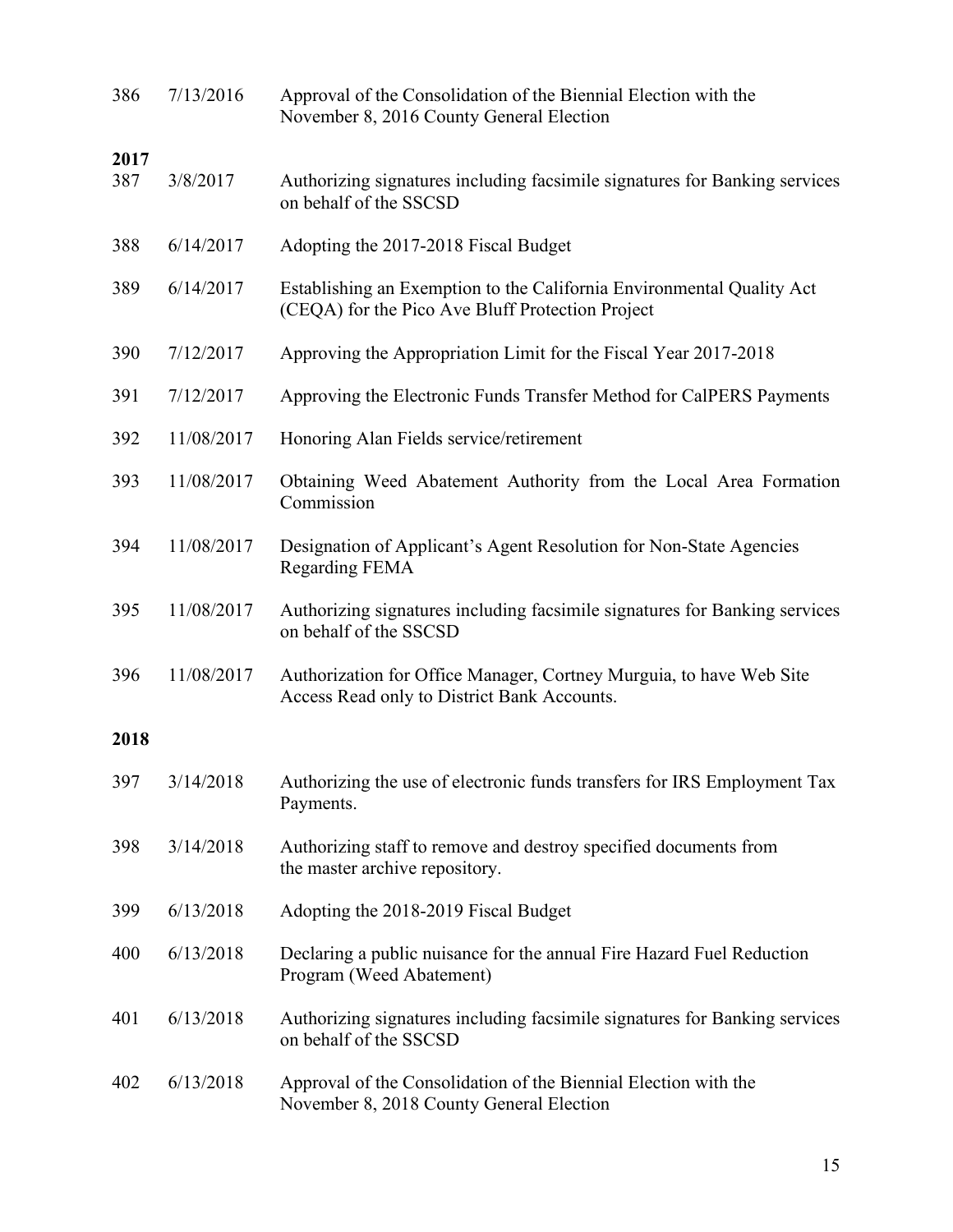| 403 | 7/11/2018  | Approving the Appropriation Limit for the Fiscal Year 2018-2019                                                                                                     |
|-----|------------|---------------------------------------------------------------------------------------------------------------------------------------------------------------------|
| 404 | 11/14/2018 | Honoring Daniel Williams's service/retirement                                                                                                                       |
| 405 | 1/9/2019   | Authorizing signatures including facsimile signatures for Banking services<br>on behalf of the SSCSD                                                                |
| 406 | 1/9/2019   | Authorizing signatures including facsimile signatures for LAIF transfers<br>on behalf of the SSCSD                                                                  |
| 407 | 2/13/2019  | Adopting a records retention schedule and authorizing destructing of<br>certain District records.                                                                   |
| 408 | 3/12/2019  | Authorizing destruction of certain District Records pursuant to the records<br>retention schedule.                                                                  |
| 409 | 6/24/2019  | Adopting the 2019-2020 Fiscal Budget.                                                                                                                               |
| 410 | 6/24/2019  | Approving the Appropriation Limit for the Fiscal Year 2019-2020.                                                                                                    |
| 411 | 07/10/2019 | Authorizing matching funds for the NFWF Grant in the amount of<br>\$125,000.00.                                                                                     |
| 412 | 08/14/2019 | Authorizing signatures including facsimile signatures for Banking services<br>on behalf of the SSCSD                                                                |
| 413 | 9/11/2019  | Conflict of Interest Code                                                                                                                                           |
| 414 | 10/9/2019  | Adopting the mitigated negative declaration and mitigation monitoring<br>plan for the water tank project.                                                           |
| 415 | 11/13/2019 | Designating the SSCSD as the authorized representative for the Prop. 1<br>Regional Water Management Implementation Grant Program.                                   |
| 416 | 12/11/2019 | Establishing a policy on the disconnection of water service.                                                                                                        |
| 417 | 2/12/2020  | Authorizing destruction of certain District Records pursuant to the records<br>retention schedule.                                                                  |
| 418 | 2/12/2020  | Authorizing signatures including facsimile signatures for Banking<br>services on behalf of the SSCSD.                                                               |
| 419 | 3/20/2020  | Declaration of Emergency and Resolution related to the COVID19<br>Pandemic (Not valid, see version adopted on April 22, 2020 due to<br><b>Brown Act Violation</b> ) |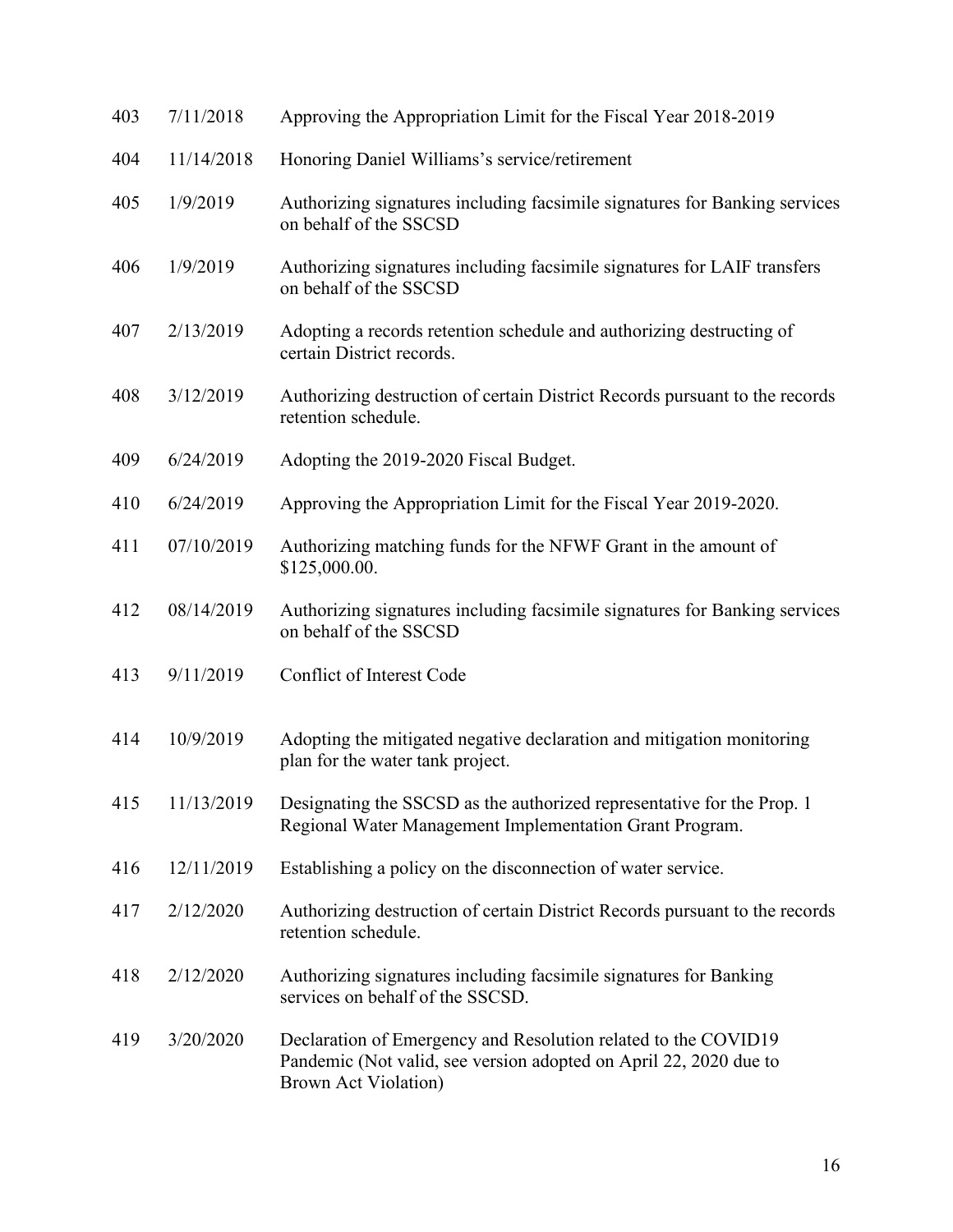| 419 | 4/22/2020  | Declaration of Emergency and Resolution related to the COVID19<br>Pandemic                                                     |
|-----|------------|--------------------------------------------------------------------------------------------------------------------------------|
| 420 | 5/13/2020  | Approving the Application for and/or Execution of Grant Funds from the<br><b>Ocean Protection Council</b>                      |
| 421 | 6/10/2020  | Approval of the Consolidation of the Biennial Election with the<br>November 8, 2020 County General Election                    |
| 422 | 7/8/2020   | Authorizing signatures including facsimile signatures for Banking<br>services on behalf of the SSCSD.                          |
| 423 | 7/8/2020   | Approving the Appropriation Limit for the Fiscal Year 2020-2021.                                                               |
| 424 | 8/12/2020  | Adopting the 2020-2021 Fiscal Year Budget.                                                                                     |
| 425 | 8/12/2020  | Obtaining Solid Waste Authority from the Local Area Formation<br>Commission.                                                   |
| 426 | 10/14/2020 | Establishing a Waitlist for Water, sewer and service                                                                           |
| 427 | 11/10/2020 | Adopting the 2019 San Luis Obispo County Integrated Regional Water<br>Management Plan and finding the Project Exempt from CEQA |
| 428 | 1/11/2021  | Authorizing signatures including facsimile signatures for Banking services<br>on behalf of the SSCSD                           |
| 429 | 2/9/2021   | Adoption of Resolution 41-429 Adopting the San Luis Obispo Multi-<br>Jurisdictional Local Hazard Mitigation Plan               |
| 430 | 2/11/2021  | Adoption of Resolution 21-430 regarding the Voter's Right Act.                                                                 |
| 431 | 7/8/2021   | Adoption of Resolution 21-431 establishing the District's<br>Appropriation Limit for Fiscal year 2021-2022.                    |
| 432 | 8/9/2021   | Adopting the 2021-2022 Fiscal Year Budget.                                                                                     |
| 433 | 9/30/2021  | Re-Authorizing Remote Teleconference Meetings September 30,2021 to<br>October 12, 2021.                                        |
| 434 | 10/12/2021 | Re-Authorizing Remote Teleconference Meetings October 12, 2021 to<br>November 11, 2021.                                        |
| 435 | 11/9/2021  | Re-Authorizing Remote Teleconference Meetings November 9, 2021 to<br>December 9, 2021.                                         |